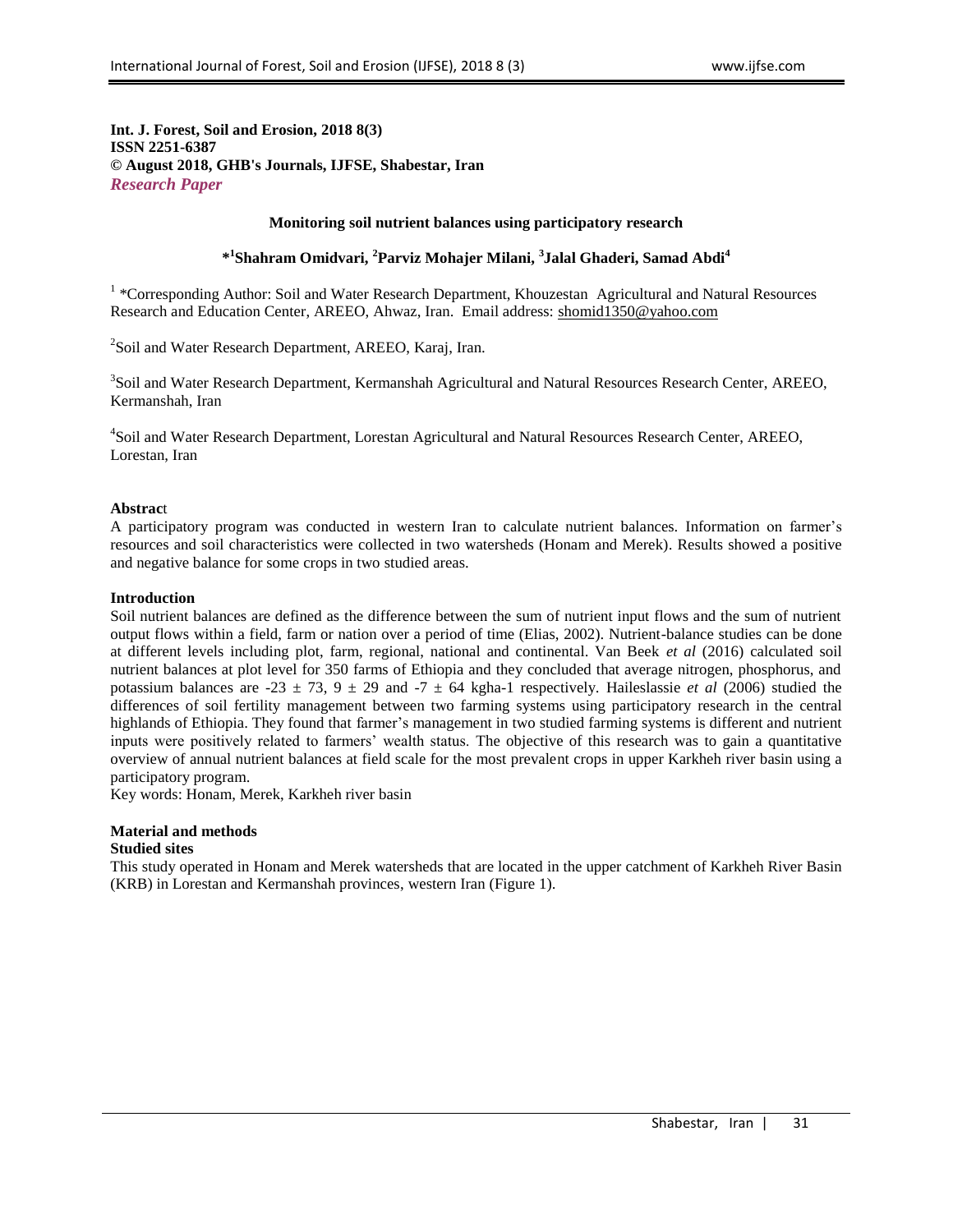

**Figure 1: location of studied sites (Own work)**

# **Number of observation fields and field's area**

Tables 1 and 2 display the crops, the number and percentage of observations fields, as well as acreage percentage ratio of each crops in the study area of Lorestan (Honam watershed) and Kermanshah (Merek watershed) respectively.

| crops in Honam watershed (Lorestan) |             |                 |            |      |  |  |  |  |
|-------------------------------------|-------------|-----------------|------------|------|--|--|--|--|
| crop                                | Observation | $\%$<br>Acreage |            |      |  |  |  |  |
|                                     | fields      |                 | (hectares) |      |  |  |  |  |
| Wheat                               | 122         | 51.5            | 242.6      | 60.2 |  |  |  |  |
| Barley                              | 44          | 18.6            | 95.1       | 23.6 |  |  |  |  |
| Trifolium                           | 28          | 11.8            | 26.3       | 6.5  |  |  |  |  |
| Alfalfa                             | 15          | 6.3             | 10.9       | 2.7  |  |  |  |  |
| Chick pea                           | 15          | 6.3             | 23.2       | 5.8  |  |  |  |  |
| Lentil                              | 8           | 3.4             | 4.9        | 1.2  |  |  |  |  |
| Beans                               | 5           | 2.1             | 6.5        | 1.6  |  |  |  |  |
| Total                               | 237         | 100             | 403        | 100  |  |  |  |  |
|                                     |             |                 |            |      |  |  |  |  |

**Table 1: The observations fields and acreage percentage ratio of crops in Honam watershed (Lorestan**)

**Table 2: The observations fields and acreage percentage ratio of crops in Merek watershed (Kermanshah)**

| crop          | Observation | $\%$ | Acreage    | $\%$ |
|---------------|-------------|------|------------|------|
|               | fields      |      | (hectares) |      |
| Wheat         | 86          | 49.6 | 422        | 53.5 |
| Lentil        | 32          | 18.4 | 202.5      | 25.7 |
| Sugar beet    | 26          | 14.8 | 86         | 10.9 |
| <b>Barley</b> | 21          | 12.1 | 58.5       | 7.4  |
| Chick pea     | 6           | 3.4  | 14         | 1.8  |
| Corn          | 3           | 1.7  | 6          | 0.8  |
| Total         | 174         | 100  | 789        | 100  |

Tables 3 and 4 display the percentage of field area accurately.

| Table 3: The observations fields and acreage percentage ratio of crops in Honam watershed (Lorestan) |  |  |
|------------------------------------------------------------------------------------------------------|--|--|
|                                                                                                      |  |  |

| Field area (ha.) | Observation fields | $\%$ |
|------------------|--------------------|------|
|                  |                    | 40.9 |
| $1 - 2$          | 95                 | 40.1 |
| $2.1 - 4$        | 24                 | 10.1 |
| $4.1 - 10$       |                    | 7.2  |
| $>10$            |                    | 1.7  |
| Total            | ววา                | 100  |

Shabestar, Iran | 32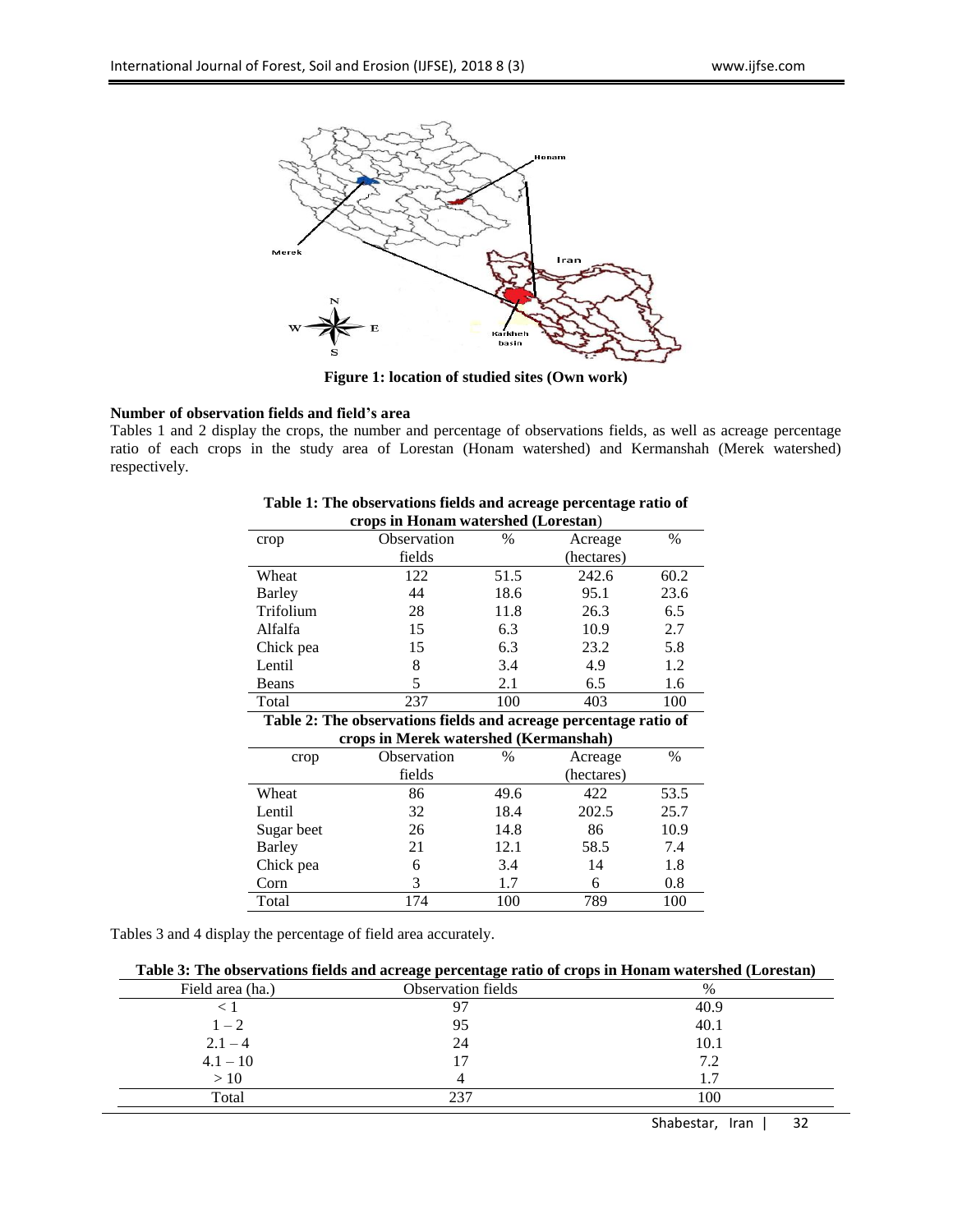|                  | - -<br>-           |      |
|------------------|--------------------|------|
| Field area (ha.) | Observation fields | $\%$ |
|                  |                    | 0.6  |
| $1-2$            | 67                 | 38.5 |
| $2.1 - 4$        | 54                 | 31.0 |
| $4.1 - 10$       | 45                 | 25.9 |
| >10              |                    | 4.0  |
|                  | 74                 | 100  |

#### **Table 4: The observations fields and acreage percentage ratio of crops in Merek watershed (Kermanshah)**

### **Soil sampling and laboratory analysis**

In order to get an overview of soil properties in studied sites, soil samples were collected randomly and a composite sample was created for each farm. After air drying of soil samples and passing through a 2 mm sieve, all samples were analyzed in laboratory.

### **Nutrients Balances**

Major inputs and outputs fluxes that we considered for calculating N, P and K balances and their respective units are shown in table 5. Consumption of chemical fertilizers and manure, crop residue, atmospheric fixation rate and biological nitrogen fixation were considered as inputs. The main outputs were grains, tubers, stubbles and crops residues which removed out of fields and grazed by animals and volatile losses of nitrogen.

| Table of Dalance entries for son nutrient balances as used in Fescarcii |                      |  |  |  |  |  |  |  |
|-------------------------------------------------------------------------|----------------------|--|--|--|--|--|--|--|
| unit                                                                    | source               |  |  |  |  |  |  |  |
| ha                                                                      | survey               |  |  |  |  |  |  |  |
|                                                                         | survey               |  |  |  |  |  |  |  |
| kg, bag, tonnes, truckload                                              | survey               |  |  |  |  |  |  |  |
| $kg kg^{-1}$                                                            | laboratory analysis  |  |  |  |  |  |  |  |
| kg, bag, tonnes, truckload                                              | survey               |  |  |  |  |  |  |  |
| kg, bag                                                                 | survey               |  |  |  |  |  |  |  |
| kg, bag, truckload                                                      | survey               |  |  |  |  |  |  |  |
|                                                                         | secondary literature |  |  |  |  |  |  |  |
| kg ha <sup>-1</sup> $v$ <sup>-1</sup>                                   | secondary literature |  |  |  |  |  |  |  |
|                                                                         | $kg kg^{-1} y^{-1}$  |  |  |  |  |  |  |  |

**Table 5: Balance entries for soil nutrient balances as used in research**

Atmospheric deposition was estimated (in kg ha<sup>-1</sup> y<sup>-1</sup>) according to Smaling and Fresco (1993) model that have used mean annual rainfall and coefficients of 0.14, 0.023 and 0.092 for N, P and K, respectively. Symbiotic nitrogen fixation was estimated by assuming that legumes fix 60% of total N uptake. Regression model of FAO (2005) was used to estimate nitrogen fixation by free-living bacteria. We estimated gaseous losses of nitrogen using the regression model of FAO (2005).

A total number of 119 farmers in the Lorestan and Kermanshah provinces (59 and 60 farmers from 11 and 22 villages respectively) were interviewed. Basic information about farmers' social and economic situations was recorded. Farmer's income (low, medium, high) was assessed to evaluate the effect of household capital availability on the field nutrient balance. Once the data were gathered, sample averages, percentage and count were calculated for each crop, irrigation regime, size of fields and nutrient balance. The N, P, and K balances were performed for each field and converted the numeric results to kg.ha-1 of positive balance (loading) or negative balance (offloading) of nutrients N, P, and K. In order to determine the N, P, and K balances, it assumed that the fields with  $+/-5$  kg.ha-1 variation of positive or negative balance were in balanced. However calculations were also performed without this assumption.

## **Results and discussion**

#### **Soil properties of two studied watersheds**

An overview of soil properties are presented in table 6.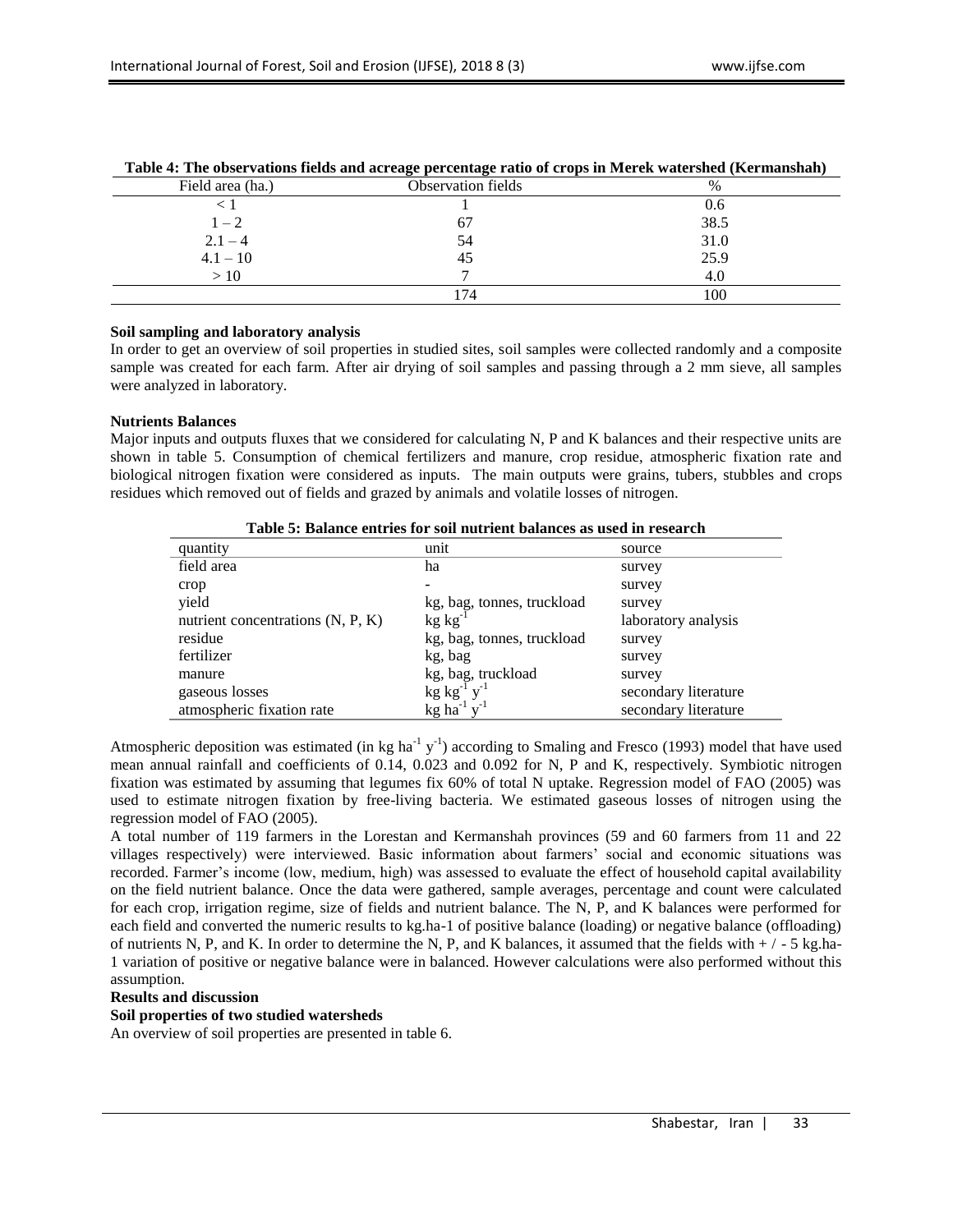| Table 6: Average soil properties of two studied watersheds |       |              |              |                          |                        |  |  |  |
|------------------------------------------------------------|-------|--------------|--------------|--------------------------|------------------------|--|--|--|
| Watershed                                                  | (9/0) | $P(mg kg-1)$ | $K(mg kg-1)$ | $CEC$ (meg $100g^{-1}$ ) | Organic carbon $(\% )$ |  |  |  |
| Honam                                                      | J.15  |              | 330          |                          | ι.δ                    |  |  |  |
| Merek                                                      |       |              | 380          |                          |                        |  |  |  |

**Table 6: Average soil properties of two studied watersheds**

## **Nutrient balance**

.

The result of nutrient balance (nitrogen, phosphorous and potassium) calculation for different crops in Honam watershed is displayed in table 7. As can be seen the positive balance of nitrogen (12-67 kg.ha-1) and phosphorous (40-72) kg.ha-1 was occurred in 167 observation fields for wheat and barley while the negative balance (35-56 kg.ha-1 )was occurred for potassium. The result of nutrient (nitrogen, phosphorous and potassium) balance calculation for different crops in Merek watershed is displayed in table 8.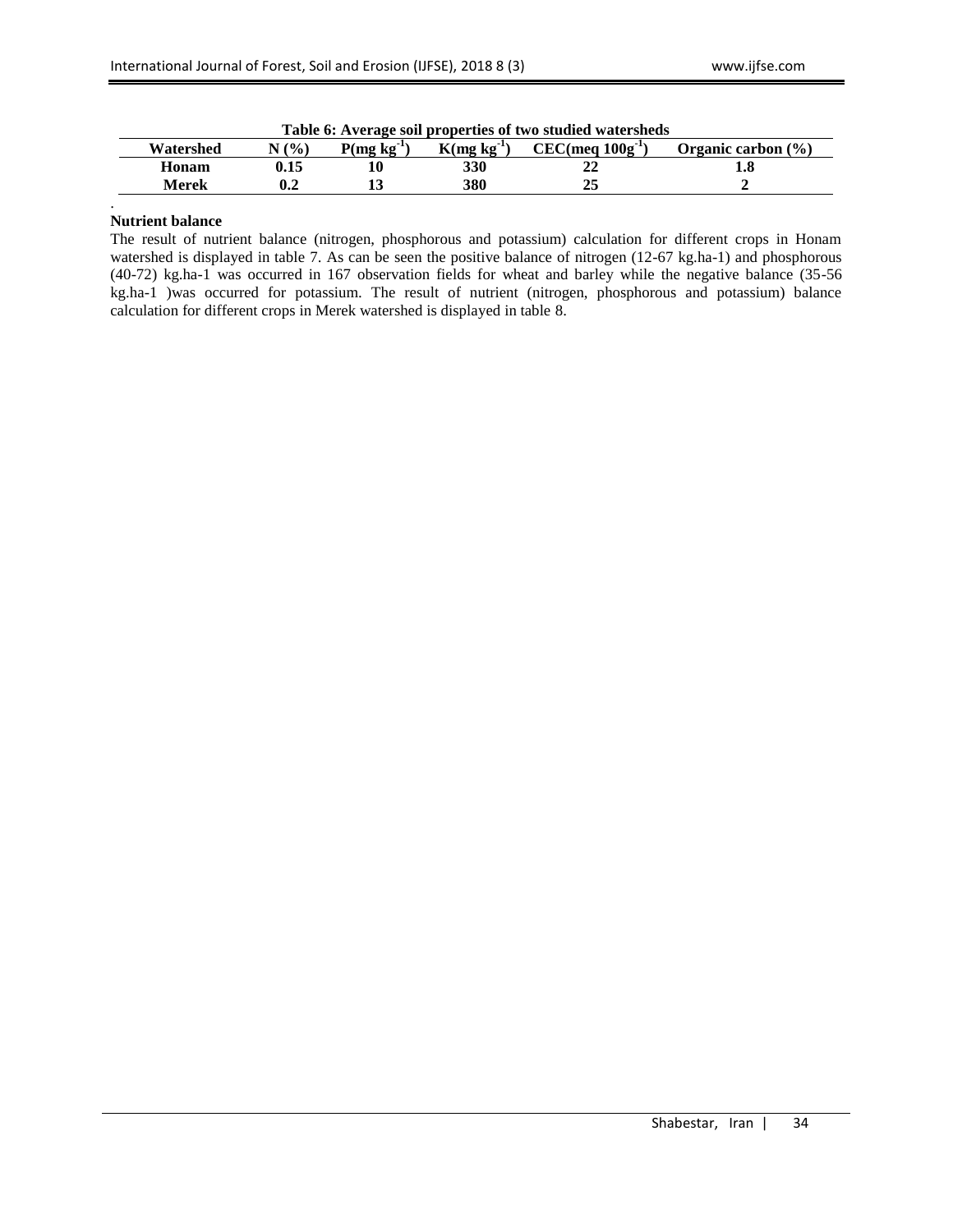|           |           |             |         |        |         |     | % of involved fields |        |    | % of balanced fields |    |  |
|-----------|-----------|-------------|---------|--------|---------|-----|----------------------|--------|----|----------------------|----|--|
|           |           | observation |         |        |         |     |                      |        |    |                      |    |  |
| Crop      |           | fields      | N       |        | K       | N   | D                    | T<br>N | N  |                      | N  |  |
| barley    | rain fed  | 41          | 46      | 57     | $-36$   | 80  | 93                   | 80     |    |                      |    |  |
| chick pea | rain fed  | 15          | 13      | 18     | $-13$   | 60  | 27                   | 93     | 20 | 40                   |    |  |
| alfalfa   | irrigated | 15          | $-1752$ | $-121$ | $-1137$ | 93  | 60                   | 93     |    |                      |    |  |
| lentil    | rain fed  |             |         | 27     | $-60$   | 38  | 25                   | 100    |    | 25                   |    |  |
| beans     | irrigated |             | 246     | 155    | 68      | 100 | 100                  | 100    |    |                      | 60 |  |
| wheat     | irrigated | 97          | 37      | 72     | $-56$   | 55  | 89                   | 77     | Q  |                      |    |  |
| wheat     | rain fed  | 25          | 12      | 40     | $-35$   | 52  | 84                   | 88     |    | $\circ$<br>δ         |    |  |
| barley    | irrigated |             | 67      | 64     | $-50$   | 50  | 100                  | 75     |    |                      |    |  |
| trifolium | irrigated | 28          | $-519$  | 14     | $-493$  | 93  | 43                   | 96     |    | 29                   |    |  |

**Table 7: The observations fields and nitrogen, phosphorous and potassium flow in Honam watershed (Lorestan)**

**Table 8: The observations fields and nitrogen, phosphorous and potassium flow in Merek watershed (Kermanshah)**

|             |           |             |        |       |         |     | % of involved fields |     | % of balanced fields |                |              |
|-------------|-----------|-------------|--------|-------|---------|-----|----------------------|-----|----------------------|----------------|--------------|
|             |           | observation |        |       |         |     |                      |     |                      |                |              |
| Crop        |           | fields      | N      |       | K       |     |                      |     | N                    |                |              |
| barley      | rain fed  | 20          | $-36$  |       | $-31$   | 90  | 65                   | 95  |                      | 40             |              |
| chickpea    | rain fed  | 6           | 10     | -3    | -8      | 100 | 100                  | 100 | 17                   | 100            |              |
| corn        | irrigated |             | 141    | 102   | 104     | 100 | 100                  | 100 | $\theta$             |                | 33           |
| lentil      | rain fed  | 31          | $-15$  | $-3$  | $-19$   | 84  | 94                   | 100 | 16                   | 94             | <sub>0</sub> |
| sugar beets | irrigated | 28          | $-798$ | $-17$ | $-1571$ | 100 | 61                   | 100 |                      |                |              |
| wheat       | irrigated | 37          | $-41$  | 21    | $-19$   | 81  | 70                   | 73  |                      | 19             |              |
| wheat       | rain fed  | 49          | $-27$  |       | $-21$   | 94  | 73                   | 98  |                      | 4 <sub>1</sub> |              |